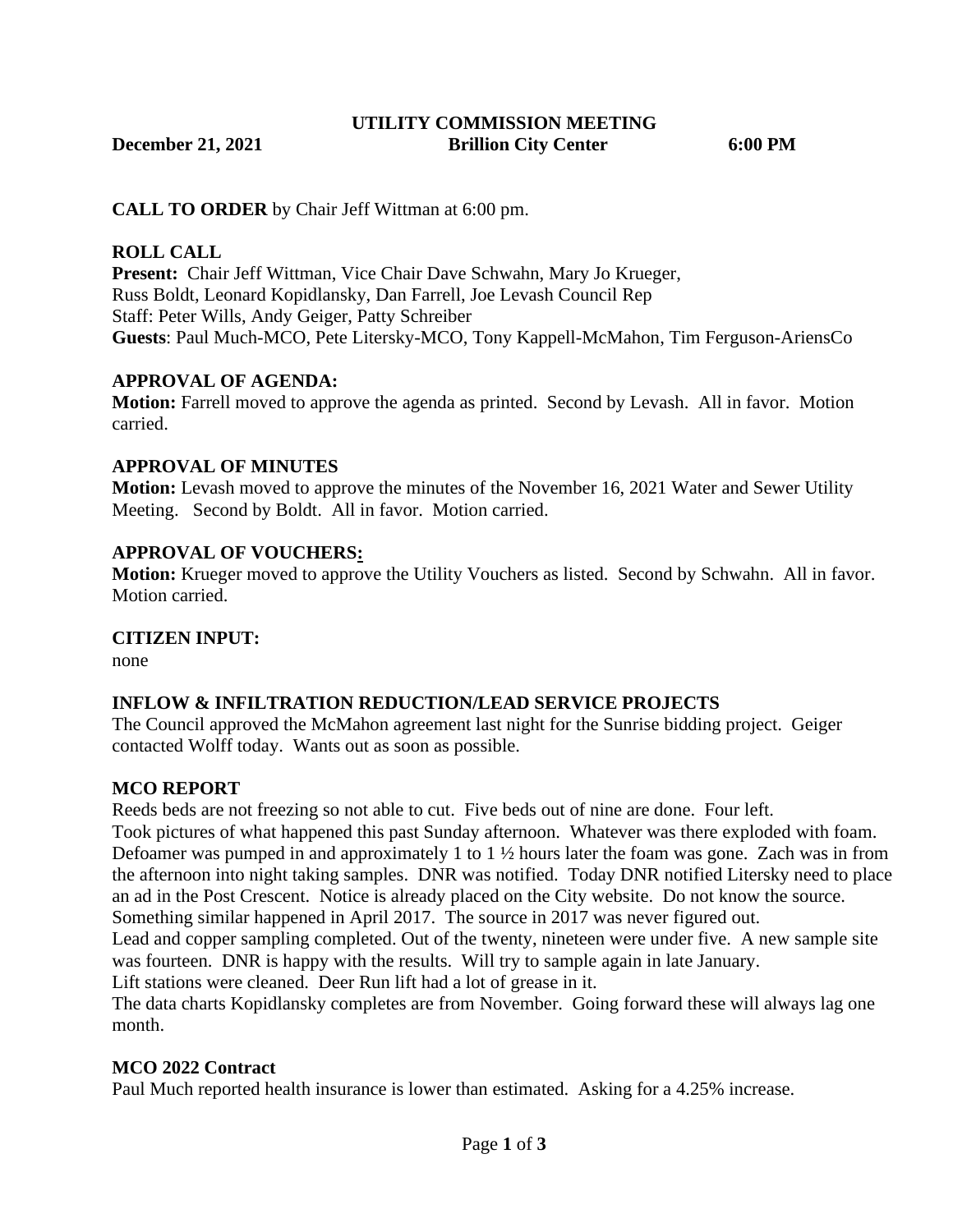**Motion:** Schwahn moved to approve the MCO 2022 Contract in the amount of \$279,493.67. Second by Boldt. All in favor. Motion carried.

### **ENGINEERS REPORT**

### **Update - WWTP Upgrade Plan**

Kappell held final progress meeting on December 9, 2021. Presentation will be at the joint meeting with Council on January 10, 2022. Invitations went out today. Packets were included in the invite. The comprehensive presentation will be supplied a minimum of three business days in advance of the joint meeting.

### **Update-DNR – NON for WPDES Permit for Chloride Source Reduction measures** No update

## **McMahon – Agreement for Professional Services for Annual Chloride Report**

Kappell reported the fourth year of the five-year compliance schedule is due December 31, 2021. The cost is \$5,900 which is on par with year one and year two reports. Kappell thanked Kopidlansky for the data he compiles.

**Motion:** Farrell moved to approve the McMahon Agreement for Professional Services for Annual Chloride Report in the amount of \$5,900. Second by Krueger. All in favor. Motion carried. Geiger suggested moving forward to be critical of where the funds are coming from. Wills asked that be part of the advisement included in the packet.

#### **CHAIRMAN**

Nothing to report.

## **PUBLIC WORKS DIRECTOR**

#### **Response Letter to DNR for NON**

Copy included in the packet. Received acknowledgement of receipt.

## **Ariens Utilizing Glenview Water Tower for Point-To-Point Wireless Transmission Network**

Tim Ferguson with AriensCo presented on utilizing Glenview water tower for communication link to support Stone Prairie and Round Lake Farm locations. Neither have access to Frontier or Spectrum. Would like to build a private network, dedicated connectivity to support both venues. The water tower will be the hub of the network. Working with Cambium Networks who specialize in commercial networks. Network consists of Plant 1, water tower, Stone Prairie, and Round Lake Farms. Three pieces of hardware will be installed on the top of the water tower along with a communication cabinet (18" x 18" x 8") mounted at the base of the water tower. There will be a cable running from the cabinet to where the antennas are mounted. Partnering with Blackhawk tower to install infrastructure. Next steps are to finalize the usage agreement with the City of Brillion, order the hardware, obtain the necessary FCC license, and schedule implementation. Wills reminded the commission to include painting/cleaning/repair of the water tower. Ie: who is responsible to coordinate, who is responsible for the expense. Geiger questioned the potential of interference with both the police department communication and the utility department communication with well houses and the WWTP. **Motion:** Farrell made a motion to move forward with research and look into information on providing this service to Ariens with regard to the water tower. Second by Krueger. All in favor. Motion carried.